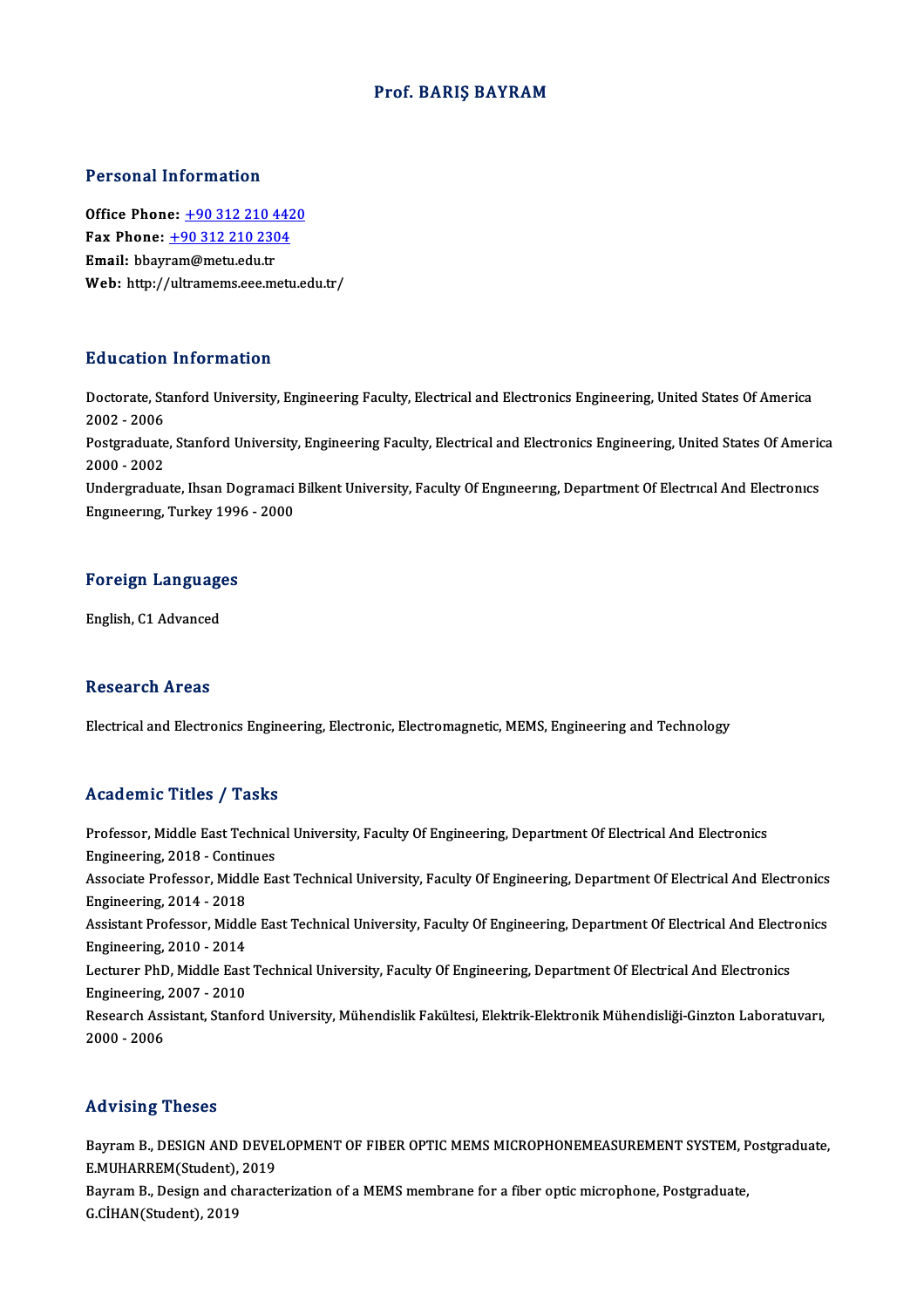BAYRAM B., Design and implementation of a single slope ADC for digital output cooled infrared readout integrated<br>Singuita Bestanaduate F.AKVÜDEK(Student), 2016 BAYRAM B., Design and implementation of a single<br>circuits, Postgraduate, F.AKYÜREK(Student), 2016<br>PAYRAM B. Integrated singuit design for annular  $\alpha$ BAYRAM B., Design and implementation of a single slope ADC for digital output cooled infrared readout integrate<br>circuits, Postgraduate, F.AKYÜREK(Student), 2016<br>BAYRAM B., Integrated circuit design for annular capacitive m

circuits, Postgraduate, F.AKYÜREK(Student), 2016<br>BAYRAM B., Integrated circuit design for annular c<br>Y.KUTLUHAN(Student), 2015 BAYRAM B., Integrated circuit design for annular capacitive micromachined ultrasonic transducer, Postgraduate,<br>Y.KUTLUHAN(Student), 2015<br>BAYRAM B., Design and microfabrication of annular concentric capacitive micromachined

BAYRAM B., Design and microfabrication of annular concentric capacitive micromachined ultrasonic trancducer, <br>Postgraduate, P.SHARIF(Student), 2014 BAYRAM B., Design and microfabrication of annular concentric capacitive micromachined ultrasonic trancdu<br>Postgraduate, P.SHARIF(Student), 2014<br>BAYRAM B., Integrated circuit design for flip-chip bonded capacitive micromachi

Postgraduate, P.SHARIF(Student), 2014<br>BAYRAM B., Integrated circuit design for<br>Postgraduate, M.MAADI(Student), 2013<br>BAYRAM B. Design and verification of di BAYRAM B., Integrated circuit design for flip-chip bonded capacitive micromachined ultrasonic transducers,<br>Postgraduate, M.MAADI(Student), 2013<br>BAYRAM B., Design and verification of diamond based capacitive micromachined u

Postgraduate, M.MAADI(S<br>BAYRAM B., Design and ve<br>A.MURAT(Student), 2011<br>BAYBAM B. Development BAYRAM B., Design and verification of diamond based capacitive micromachined ultrasonic transducer, Postgraduat<br>A.MURAT(Student), 2011<br>BAYRAM B., Development and microfabrication of capacitive micromachined ultrasound tran

A.MURAT(Student), 2011<br>BAYRAM B., Development and microfabrication of capacitive micromachined ultrasound transducers with diamond<br>membranes, Postgraduate, M.CEZAR(Student), 2011

### Articles Published in Journals That Entered SCI, SSCI and AHCI Indexes

rticles Published in Journals That Entered SCI, SSCI and AHCI Indexes<br>I. Design and characterization of a buckling-resistant perforated MEMS membrane under residual<br>Atress stes<br>1<br>Design<br><sup>Romici</sup> **Design and characterization of a<br>stress<br>Bozyigit M. A. , Sahin A. B. , Bayram B.<br>JOUDNAL OF MICROMECHANICS AND** stress<br>Bozyigit M. A. , Sahin A. B. , Bayram B.<br>JOURNAL OF MICROMECHANICS AND MICROENGINEERING, vol.30, 2020 (Journal Indexed in SCI)

**JOURNAL OF MICROME<br>Digital output ROIC v<br>Akyurek F., BAYRAM B.<br>MICROSYSTEM TECHNO** 

Bozyigit M. A. , Sahin A. B. , Bayram B.<br>JOURNAL OF MICROMECHANICS AND MICROENGINEERING, vol.30, 2020 (Journal Incorporation Busingle slope ADC for cooled infrared applications<br>Alanyak E. BAYRAM B

Akyurek F., BAYRAM B.<br>MICROSYSTEM TECHNOLOGIES-MICRO-AND NANOSYSTEMS-INFORMATION STORAGE AND PROCESSING SYSTEMS, Akyurek F., BAYRAM B.<br>MICROSYSTEM TECHNOLOGIES-MICRO-AND NANOSYSTEN<br>vol.23, no.4, pp.1091-1099, 2017 (Journal Indexed in SCI)<br>Badiation impodance study of a sanasitive misroma MICROSYSTEM TECHNOLOGIES-MICRO-AND NANOSYSTEMS-INFORMATION STORAGE AND PROCESSING SYSTE<br>vol.23, no.4, pp.1091-1099, 2017 (Journal Indexed in SCI)<br>III. Radiation impedance study of a capacitive micromachined ultrasonic tran

- vol.23, no<br><mark>Radiatio</mark><br>analysis<br>PAVPAM Radiation<br>analysis<br>BAYRAM B.<br>JOUPNAJ O analysis<br>BAYRAM B.<br>JOURNAL OF THE ACOUSTICAL SOCIETY OF AMERICA, vol.138, no.2, pp.614-623, 2015 (Journal Indexed in SCI)
	-

# BAYRAM B.<br>IOURNAL OF THE ACOUSTICAL SOCIETY OF AMERICA, vol.138, no.2, pp.614-623, 2<br>IV. Custom integrated circuit design for ultrasonic therapeutic CMUT array<br>Maadi M. RAYRAM R **JOURNAL OF THE ACC<br>Custom integrated<br>Maadi M., BAYRAM B.<br>MICDOSYSTEM TECHN**

Custom integrated circuit design for ultrasonic therapeutic CMUT array<br>Maadi M., BAYRAM B.<br>MICROSYSTEM TECHNOLOGIES-MICRO-AND NANOSYSTEMS-INFORMATION STORAGE AND PROCESSING SYSTEMS,<br>vol 21 no 4 nn 875 891 2015 (Journal Ind Maadi M., BAYRAM B.<br>MICROSYSTEM TECHNOLOGIES-MICRO-AND NANOSYST<br>vol.21, no.4, pp.875-891, 2015 (Journal Indexed in SCI)<br>Plasma astivated dinast bonding of nattaunad sili MICROSYSTEM TECHNOLOGIES-MICRO-AND NANOSYSTEMS-INFORMATION STORAGE AND PROCESSING SYSTEM:<br>vol.21, no.4, pp.875-891, 2015 (Journal Indexed in SCI)<br>V. Plasma-activated direct bonding of patterned silicon-on-insulator wafers

## vol.21, no.4, pp.8.<br>Plasma-activate<br>under vacuum<br>Can U.L. BAVPAP Plasma-activated d<br>under vacuum<br>Can U. I. , BAYRAM B.<br>DIAMOND AND BELA under vacuum<br>Can U. I. , BAYRAM B.<br>DIAMOND AND RELATED MATERIALS, vol.47, pp.53-57, 2014 (Journal Indexed in SCI)<br>Diamond Based Canasitive Misromachined Ultrasonia Transducers in Immers

## Can U. I. , BAYRAM B.<br>DIAMOND AND RELATED MATERIALS, vol.47, pp.53-57, 2014 (Journal Indexed in SCI)<br>VI. Diamond-Based Capacitive Micromachined Ultrasonic Transducers in Immersion<br>Cetin A.M., BAYRAM B. DIAMOND AND RELATE<br>Diamond-Based Capa<br>Cetin A. M. , BAYRAM B.<br>IEEE TPANSACTIONS OI Diamond-Based Capacitive Micromachined Ultrasonic Transducers in Immersion<br>Cetin A. M. , BAYRAM B.<br>IEEE TRANSACTIONS ON ULTRASONICS FERROELECTRICS AND FREQUENCY CONTROL, vol.60, no.2, pp.414-420,<br>2012 (Journal Indoved in S

Cetin A. M. , BAYRAM B.<br>IEEE TRANSACTIONS ON ULTR<br>2013 (Journal Indexed in SCI)<br>Diamond based canocitive IEEE TRANSACTIONS ON ULTRASONICS FERROELECTRICS AND FREQUENO<br>2013 (Journal Indexed in SCI)<br>VII. Diamond-based capacitive micromachined ultrasonic transducers<br>Pouram P

# 2013 (Journal Indexed in SCI)<br>VII. Diamond-based capacitive micromachined ultrasonic transducers<br>Bayram B.

DIAMOND AND RELATED MATERIALS, vol.22, pp.6-11, 2012 (Journal Indexed in SCI)

### Bayram B.<br>DIAMOND AND RELATED MATERIALS, vol.22, pp.6-11, 2012 (Journal Indexed in SCI)<br>VIII. Microfabrication of vacuum-sealed cavities with nanocrystalline and ultrananocrystalline diamond<br>mambranes and their share taris DIAMOND AND RELATED MATERIALS, vol<br>Microfabrication of vacuum-sealed ca<br>membranes and their characteristics<br>PAVPAM B. Altinolyk H.S. Microfabrication of vac<br>membranes and their cl<br>BAYRAM B., Altinoluk H. S.<br>DIAMOND AND BELATED. membranes and their characteristics<br>BAYRAM B., Altinoluk H. S.<br>DIAMOND AND RELATED MATERIALS, vol.20, no.8, pp.1149-1154, 2011 (Journal Indexed in SCI)<br>Eshnisation of SiO2 stacked diamond membranes and their sharacteristic

### BAYRAM B., Altinoluk H. S.<br>DIAMOND AND RELATED MATERIALS, vol.20, no.8, pp.1149-1154, 2011 (Journal Indexenty<br>IX. Fabrication of SiO2-stacked diamond membranes and their characteristics for<br>mianoalastromashanisal annisatio DIAMOND AND RELATED MATERIALS, vo<br>Fabrication of SiO2-stacked diamond<br>microelectromechanical applications<br>PAVPAM P Fabricatio<br>microelect<br>BAYRAM B.<br>DIAMOND 4 microelectromechanical applications<br>BAYRAM B.<br>DIAMOND AND RELATED MATERIALS, vol.20, no.4, pp.459-463, 2011 (Journal Indexed in SCI)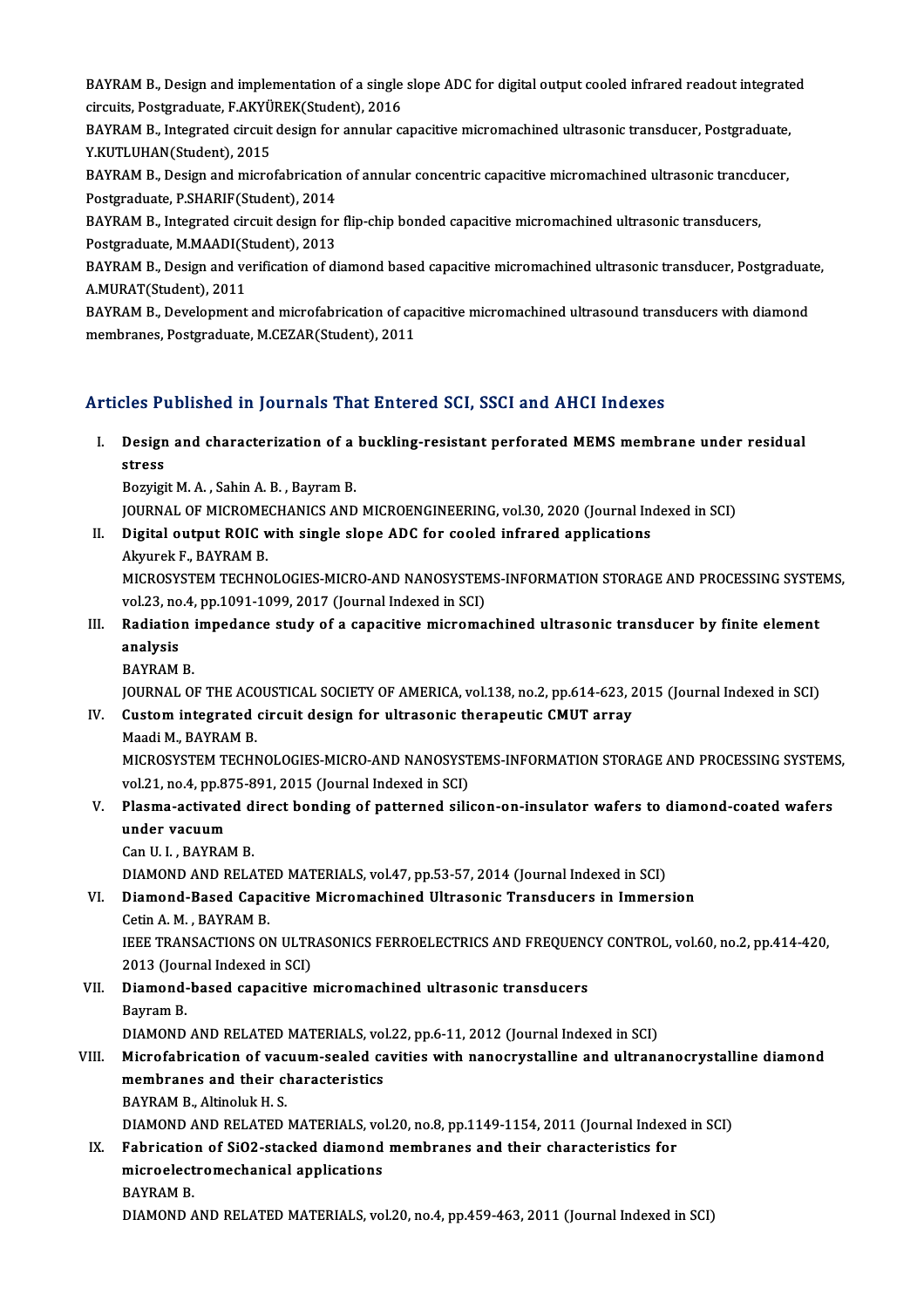X. Plasma-activated direct bonding of diamond-on-insulator wafers to thermal oxide grown silicon Plasma<br>wafers<br><sup>Poumom</sup> Plasma-activated direct<br>wafers<br>Bayram B., Akar O., Akın T.<br>DIAMOND AND BELATED.

wafers<br>Bayram B., Akar O., Akın T.<br>DIAMOND AND RELATED MATERIALS, vol.19, pp.1431-1435, 2010 (Journal Indexed in SCI)

XI. Finite elementmodeling and experimental characterization of crosstalk in 1-D CMUT arrays BAYRAM B., Kupnik M., Yaralioglu C. G., Oralkan O., Ergun A. S., Lin D., Wong S. H., Khuri-Yakub B. T. Finite element modeling and experimental characterization of crosstalk in 1-D CMUT arrays<br>BAYRAM B., Kupnik M., Yaralioglu C. G. , Oralkan O., Ergun A. S. , Lin D., Wong S. H. , Khuri-Yakub B. T.<br>IEEE TRANSACTIONS ON ULTRA BAYRAM B., Kupnik M., Yaralio<br>IEEE TRANSACTIONS ON ULTR<br>2007 (Journal Indexed in SCI)<br>Comnarison of conventions IEEE TRANSACTIONS ON ULTRASONICS FERROELECTRICS AND FREQUENCY CONTROL, vol.54, no.2, pp.418-430,<br>2007 (Journal Indexed in SCI)<br>XII. Comparison of conventional and collapsed region operation of capacitive micromachined ultr

# 2007 (Journal<br>Comparison<br>transducers<br>Huang Y. Hae Comparison of conventional and collapsed region operation of capacitive mic:<br>transducers<br>Huang Y., Haeggstrom E., BAYRAM B., Zhuang X., Ergun A. S. , Cheng C., Khuri-Yakub B. T.<br>JEEE TRANSACTIONS ON ULTRASONICS EERROELECTR

transducers<br>Huang Y., Haeggstrom E., BAYRAM B., Zhuang X., Ergun A. S. , Cheng C., Khuri-Yakub B. T.<br>IEEE TRANSACTIONS ON ULTRASONICS FERROELECTRICS AND FREQUENCY CONTROL, vol.53, no.10, pp.1918-<br>1933, 2006 (Journal Indexe Huang Y., Haeggstrom E., BAYRAM B., Zhuang X., Ergun A. S., Cheng C., Khuri-Yakub B. T.

### XIII. Experimental characterization of collapse-mode CMUT operation OralkanO.,BAYRAMB.,YaraliogluG.G. ,ErgunA.S. ,KupnikM.,YehD.T. ,Wygant I.O. ,Khuri-YakubB.T. Experimental characterization of collapse-mode CMUT operation<br>Oralkan O., BAYRAM B., Yaralioglu G. G. , Ergun A. S. , Kupnik M., Yeh D. T. , Wygant I. O. , Khuri-Yakub B. T<br>IEEE TRANSACTIONS ON ULTRASONICS FERROELECTRICS A Oralkan O., BAYRAM B., Yaralioglu G.<br>IEEE TRANSACTIONS ON ULTRASON<br>1523, 2006 (Journal Indexed in SCI)<br>Dunamia analysis of sanasitive m 1523, 2006 (Journal Indexed in SCI)<br>XIV. Dynamic analysis of capacitive micromachined ultrasonic transducers

### BAYRAM B., Yaralioglu G., Kupnik M., Ergun A., Oralkan O., Nikoozadeh A., Khuri-Yakub B. Dynamic analysis of capacitive micromachined ultrasonic transducers<br>BAYRAM B., Yaralioglu G., Kupnik M., Ergun A., Oralkan O., Nikoozadeh A., Khuri-Yakub B.<br>IEEE TRANSACTIONS ON ULTRASONICS FERROELECTRICS AND FREQUENCY CON BAYRAM B., Yaralioglu G., Kupnik M.,<br>IEEE TRANSACTIONS ON ULTRASON<br>2275, 2005 (Journal Indexed in SCI) IEEE TRANSACTIONS ON ULTRASONICS FERROELECTRICS AND FREQUENCY CONTROL, vol.52, no<br>2275, 2005 (Journal Indexed in SCI)<br>XV. Capacitive micromachined ultrasonic transducer design for high power transmission<br>RAYBAM B. Orallian

### 2275, 2005 (Journal Indexed in SCI)<br>Capacitive micromachined ultrasonic trans<br>BAYRAM B., Oralkan O., Ergun A., Haeggstrom E.<br>JEEE TRANSACTIONS ON ULTRASONICS EERROP Capacitive micromachined ultrasonic transducer design for high power transmission<br>BAYRAM B., Oralkan O., Ergun A., Haeggstrom E.<br>IEEE TRANSACTIONS ON ULTRASONICS FERROELECTRICS AND FREQUENCY CONTROL, vol.52, no.2, pp.326-3 BAYRAM B., Oralkan O., Ergun<br>IEEE TRANSACTIONS ON ULTR<br>2005 (Journal Indexed in SCI)<br>A now regime for energing IEEE TRANSACTIONS ON ULTRASONICS FERROELECTRICS AND FREQUENCY CONTROL,<br>2005 (Journal Indexed in SCI)<br>XVI. A new regime for operating capacitive micromachined ultrasonic transducers<br>PAVPAM B Hassestrom E Varalissly C. Khuri

### 2005 (Journal Indexed in SCI)<br>XVI. A new regime for operating capacitive micromachined ultrasonic transducers<br>BAYRAM B., Haeggstrom E., Yaralioglu G., Khuri-Yakub B. A new regime for operating capacitive micromachined ultrasonic transducers<br>BAYRAM B., Haeggstrom E., Yaralioglu G., Khuri-Yakub B.<br>IEEE TRANSACTIONS ON ULTRASONICS FERROELECTRICS AND FREQUENCY CONTROL, vol.50, no.9, pp.118 BAYRAM B., Haeggstrom E., Yaraliogl<br>IEEE TRANSACTIONS ON ULTRASON<br>1190, 2003 (Journal Indexed in SCI) 1190, 2003 (Journal Indexed in SCI)

## XVII. Calculation and measurement of electromechanical coupling coefficient of capacitive micromachined<br>ultrasonic transducers Calculation and measurement of electromechanical couplin<br>ultrasonic transducers<br>Yaralioglu G., Ergun A., BAYRAM B., Haeggstrom E., Khuri-Yakub B.<br>JEEE TRANSACTIONS ON ULTRASONICS EERROELECTRICS AND ER

IEEE TRANSACTIONS ON ULTRASONICS FERROELECTRICS AND FREQUENCY CONTROL, vol.50, no.4, pp.449-456,<br>2003 (Journal Indexed in SCI) Yaralioglu G., Ergun A., BAYRAl<br>IEEE TRANSACTIONS ON ULTR<br>2003 (Journal Indexed in SCI)

### Refereed Congress / Symposium Publications in Proceedings

efereed Congress / Symposium Publications in Proceedings<br>I. Capacitive micromachined ultrasonic transducer arrays for integrated diagnostic/therapeutic<br>catheters Capacitive<br>Capacitive<br>Wong S. H Capacitive micromachined ultrasonic transducer arrays for integrated diagnostic/therapeutic<br>catheters<br>Wong S. H. , Wygant I. O. , Yeh D. T. , Zhuang X., BAYRAM B., Kupnik M., Oralkan O., Ergun A. S. , Yaralioglu G. G. ,<br>Kh

catheters<br>Wong S. H. , Wygant I. O. , Yeh D. T. , Zhuang X., BAYRAM B., Kupnik M., Oralkan O., Ergun A. S. , Yaralioglu G. G. ,<br>Khuri-Yakub B. T. Wong S. H. , Wygant I. O. , Yeh D. T. , Zhuang X., BAYRAM B., Kupnik M., Oralkan O., Ergun A. S. , Yaralioglu G. G. ,<br>Khuri-Yakub B. T.<br>5th International Symposium on Therapeutic Ultrasound, Massachusetts, United States Of

Khuri-Yakub B. T.<br>5th International Symposiu<br>2005, vol.829, pp.395-396<br>EINITE ELEMENT ANALI 5th International Symposium on Therapeutic Ultrasound, Massachusetts, United States Of America, 27 -<br>2005, vol.829, pp.395-396<br>II. FINITE ELEMENT ANALYSIS OF CMUTs: CONVENTIONAL VS. COLLAPSE OPERATION MODES<br>Varaliagly C.C.

2005, vol.829, pp.395-396<br>FINITE ELEMENT ANALYSIS OF CMUTs: C<br>Yaralioglu G. G. , BAYRAM B., Khuri-Yakub B. T.<br>JEEE Ultresoniss Symposium Vansouver Canas FINITE ELEMENT ANALYSIS OF CMUTs: CONVENTIONAL VS. COLLAPSE OF<br>Yaralioglu G. G. , BAYRAM B., Khuri-Yakub B. T.<br>IEEE Ultrasonics Symposium, Vancouver, Canada, 3 - 06 October 2006, pp.586-589<br>EINITE ELEMENT ANALYSIS OF FARRI

Yaralioglu G. G. , BAYRAM B., Khuri-Yakub B. T.<br>IEEE Ultrasonics Symposium, Vancouver, Canada, 3 - 06 October 2006, pp.586-589<br>III. FINITE ELEMENT ANALYSIS OF FABRICATION RELATED THERMAL EFFECTS IN CAPACITIVE<br>MICROMACHINED IEEE Ultrasonics Symposium, Vancouver, Canada, 3 - 0<br>FINITE ELEMENT ANALYSIS OF FABRICATION F<br>MICROMACHINED ULTRASONIC TRANSDUCERS<br>Kunnik M. Ergun A. S., Vanaliegh: C. C., BAVBAM B. C FINITE ELEMENT ANALYSIS OF FABRICATION RELATED THERMAL EFFECTS IN CAPACITI<br>MICROMACHINED ULTRASONIC TRANSDUCERS<br>Kupnik M., Ergun A. S. , Yaralioglu G. G. , BAYRAM B., Oralkan O., Wong S. H. , Lin D., Khuri-Yakub B. T.<br>IEEE

MICROMACHINED ULTRASONIC TRANSDUCERS<br>Kupnik M., Ergun A. S. , Yaralioglu G. G. , BAYRAM B., Oralkan O., Wong S. H. , Lin D., Khuri-Yakub B. T.<br>IEEE Ultrasonics Symposium, Vancouver, Canada, 3 - 06 October 2006, pp.942-945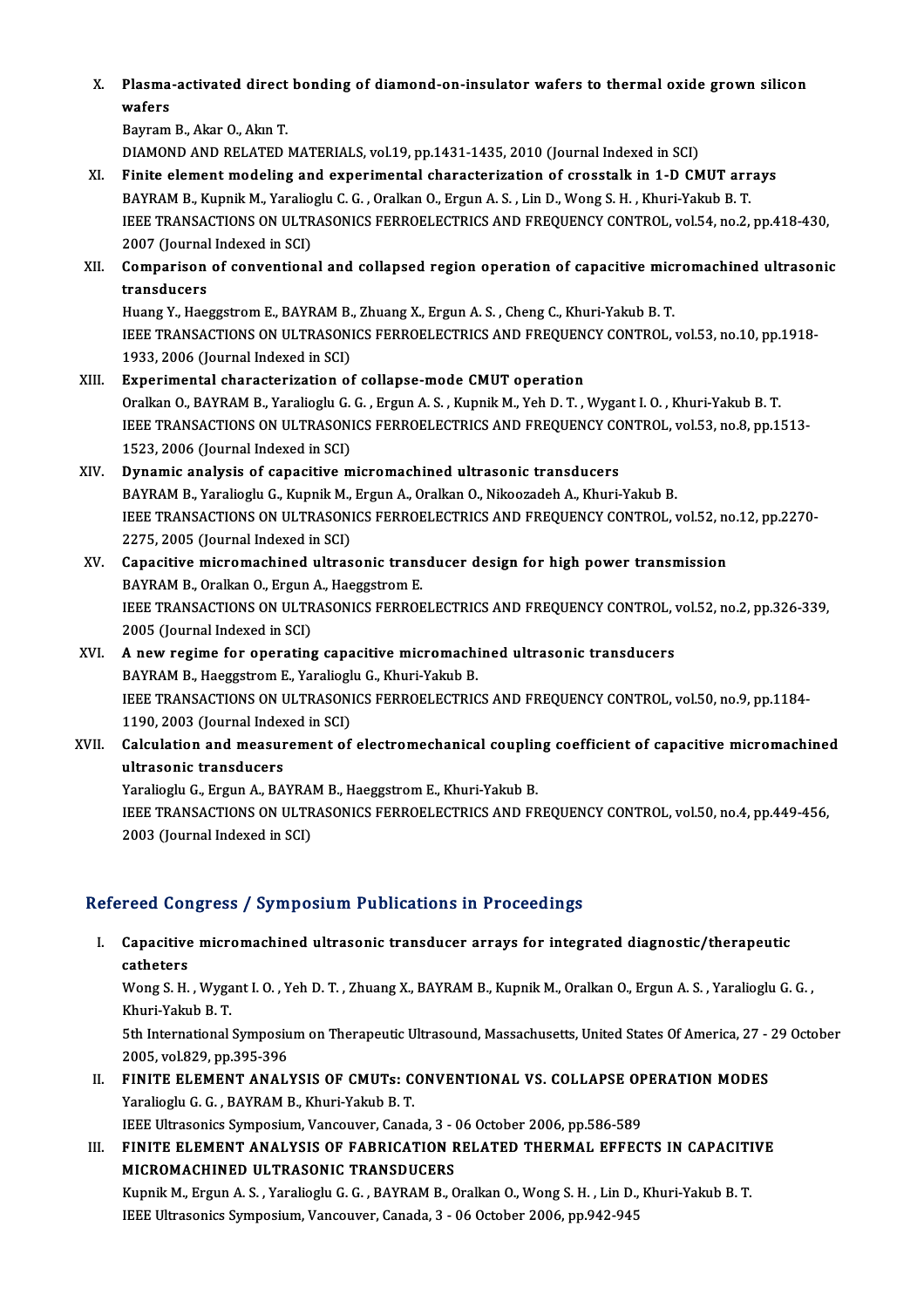| IV.                       | ACOUSTIC CROSSTALK REDUCTION METHOD FOR CMUT ARRAYS                                                                |
|---------------------------|--------------------------------------------------------------------------------------------------------------------|
|                           | BAYRAM B., Yaralioglu G. G., Kupnik M., Khuri-Yakub B. T.                                                          |
|                           | IEEE Ultrasonics Symposium, Vancouver, Canada, 3 - 06 October 2006, pp.590-593                                     |
| V.                        | Finite element modeling of capacitive micromachined ultrasonic transducers                                         |
|                           | Yaralioglu G., BAYRAM B., Nikoozadeh A., Khuri-Yakub B.                                                            |
|                           | Medical Imaging 2005 Conference, California, United States Of America, 15 - 17 February 2005, vol.5750, pp.77-86   |
| VI.                       | Characterization of cross-coupling in capacitive micromachined ultrasonic transducers                              |
|                           | BAYRAM B., Kupnik M., Yaralioglu G., Oralkan O., Lin D., Zhuang X., Ergun A., Sarioglu A., Wong S., Khuri-Yakub B. |
|                           | IEEE International Ultrasonics Symposium, Rotterdam, Netherlands, 18 - 21 September 2005, pp.601-604               |
| VII.                      | CMUT ring arrays for forward-looking intravascular imaging                                                         |
|                           | Oralkan Ö., Hansen S. T., Bayram B., Yaralioğlu G. G., Ergun A. S., Khuri-Yakub B. T.                              |
|                           | 2004 IEEE Ultrasonics Symposium, Montreal, Canada, 23 - 27 August 2004, vol.1, pp.403-406                          |
| VIII.                     | Analytical calculation of collapse voltage of CMUT membrane                                                        |
|                           | Nikoozadeh A., BAYRAM B., Yaralioglu G., Khuri-Yakub B.                                                            |
|                           | IEEE Ultrasonics Symposium, Montreal, Canada, 23 - 27 August 2004, pp.256-259                                      |
| IX.                       | CMUT ring arays for forward-looking intravascular imaging                                                          |
|                           | Oralkan O., Hansen S., BAYRAM B., Yaralioglu G., Ergun A., Khuri-Yakub B.                                          |
|                           | IEEE Ultrasonics Symposium, Montreal, Canada, 23 - 27 August 2004, pp.403-406                                      |
| Х.                        | High-frequency CMUT arrays for high-resolution medical imaging                                                     |
|                           | Oralkan O., Hansen S., BAYRAM B., Yaralioglu G., Ergun A., Khuri-Yakob B.                                          |
|                           | IEEE Ultrasonics Symposium, Montreal, Canada, 23 - 27 August 2004, pp.399-402                                      |
| XI.                       | Dynamic FEM analysis of multiple cMUT cells in immersion                                                           |
|                           | BAYRAM B., Yaralioglu G., Ergun A., Oralkan O., Khuri-Yakub B.                                                     |
|                           | IEEE Ultrasonics Symposium, Montreal, Canada, 23 - 27 August 2004, pp.252-255                                      |
| XII.                      | Dynamic analysis of CMUTs in different regimes of operation                                                        |
|                           | BAYRAM B., Haeggstrom E., Ergun A., Yaralioglu G., Khuri-Yakub B.                                                  |
|                           | IEEE International Ultrasonics Symposium, Hawaii, United States Of America, 5 - 08 October 2003, pp.481-484        |
| XIII.                     | Collapsed regime operation of capacitive micromachined ultrasonic transducers based on wafer-                      |
|                           | bonding technique                                                                                                  |
|                           | Huang Y., Haeggstrom E., BAYRAM B., Zhuang X., Ergun A., Cheng C., Khuri-Yakub B.                                  |
|                           | IEEE International Ultrasonics Symposium, Hawaii, United States Of America, 5 - 08 October 2003, pp.1161-1164      |
| XIV.                      | Residual stress and Young's modulus measurement of capacitive micromachined ultrasonic                             |
|                           | transducer membranes                                                                                               |
|                           | Yaralioglu G., Ergun A., BAYRAM B., Marentis T., Khuri-Yakub B.                                                    |
|                           | IEEE International Ultrasonic Symposium, Georgia, United States Of America, 7 - 10 October 2001, pp.953-956        |
| XV.                       | Influence of the electrode size and location on the performance of a CMUT                                          |
|                           | BAYRAM B., Yaralioglu G., Ergun A., Khuri-Yakub B.                                                                 |
|                           | IEEE International Ultrasonic Symposium, Georgia, United States Of America, 7 - 10 October 2001, pp.949-952        |
|                           |                                                                                                                    |
| <b>Supported Projects</b> |                                                                                                                    |

Ulusoy İ., Halıcı U., Bayram B., Ankaralı M. M. , Temizel A., Gençer N. G. , Akar G., Ertekin Bolelli Ş., Turgut A. E. , Son Ç. D. , eta pest estal., Cyseles<br>Ulusoy İ., Halıcı U., Bayram B., Ankaralı M. M. , Temizel A., Gençer N. G. , Akar G., Ertekin Bolelli Ş., Turgut A. E. , Son Ç. D.<br>et al., CB Strateji ve Bütçe Başkanlığı (Kalkınma Bakanlığı) Proje Ulusoy İ., Halıcı U., Bay<br>et al., CB Strateji ve Bü<br>Merkezi, 2020 - 2023<br>BAYBAM B., ÖZMEN C et al., CB Strateji ve Bütçe Başkanlığı (Kalkınma Bakanlığı) Projesi, NÖROM Nörobilim ve Nöroteknoloji Mükemmeliyet<br>Merkezi, 2020 - 2023<br>BAYRAM B., ÖZMEN G. C. , Project Supported by Higher Education Institutions, Fiber op

Merkezi, 2020 - 2023<br>BAYRAM B., ÖZMEN G. C. , Project :<br>ve karakterizasyonu, 2018 - 2019<br>Bayram B., TUBITAK Broject, Özgü BAYRAM B., ÖZMEN G. C. , Project Supported by Higher Education Institutions, Fiber<br>ve karakterizasyonu, 2018 - 2019<br>Bayram B., TUBITAK Project, Özgün Mems Mikrofonların Geliştirilmesi, 2016 - 2019<br>BAYRAM B. Project Support

ve karakterizasyonu, 2018 - 2019<br>Bayram B., TUBITAK Project, Özgün Mems Mikrofonların Geliştirilmesi, 2016 - 2019<br>BAYRAM B., Project Supported by Higher Education Institutions, MEMS kapasitif ultrasonik çevirgeçlerin sonlu Bayram B., TUBITAK Project, Özgün Mems Mikrofonların Geliştirilmesi, 2016 - 2019<br>BAYRAM B., Project Supported by Higher Education Institutions, MEMS kapasitif ultrasonik çevirgeçlerin sonlu ele<br>yöntemi yardımıyla tasarımı BAYRAM B., Project Supported by Higher Education Institutions, MEMS kapasitif ultrasonik çevirgeçlerin sonlu ele<br>yöntemi yardımıyla tasarımı ve simulasyonunun yapılması, 2016 - 2016<br>BAYRAM B., Project Supported by Higher E